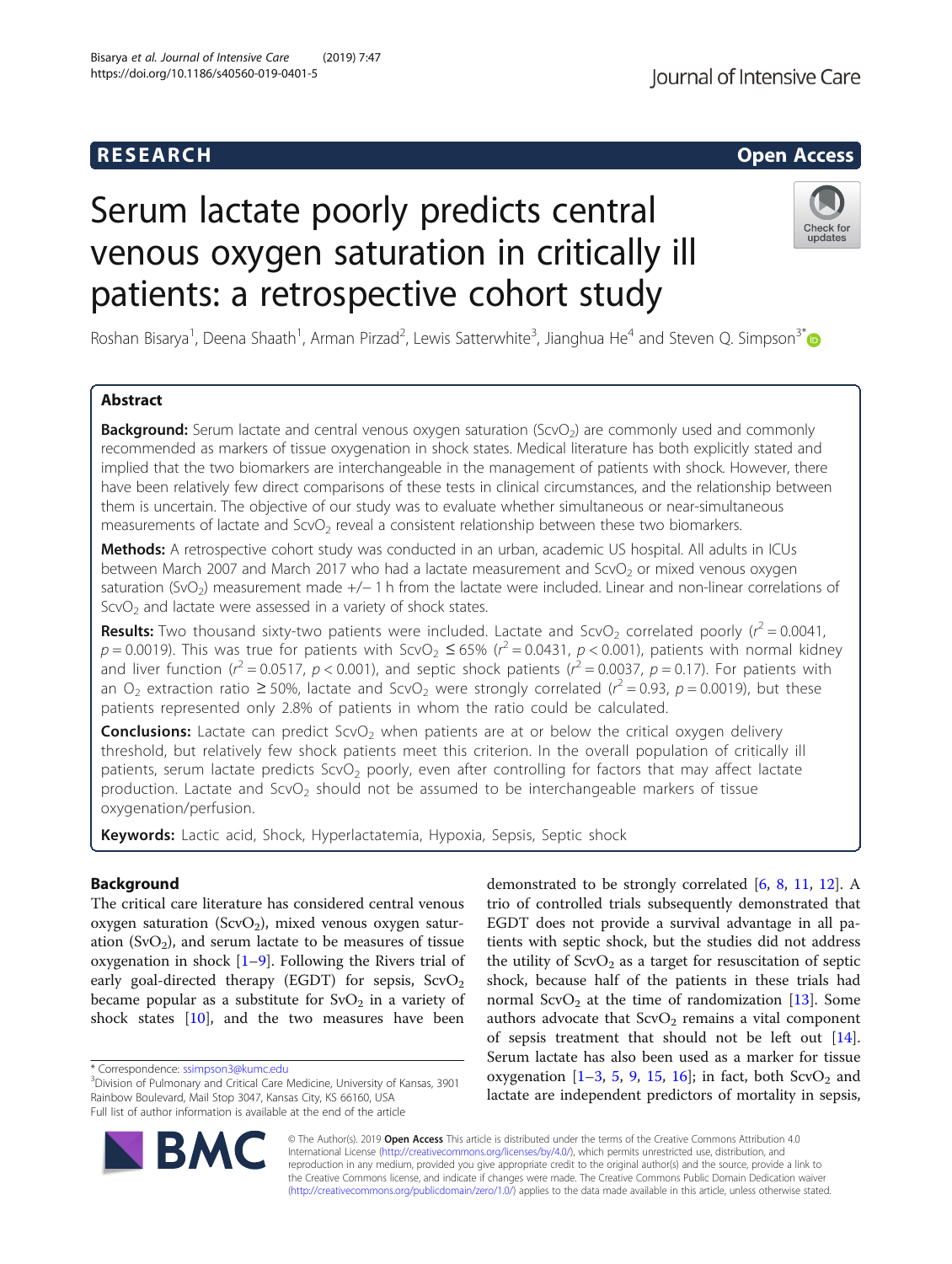Given their use as markers of tissue oxygenation, it has been posited that levels of serum lactate and  $ScvO<sub>2</sub>$ may be inversely correlated in at least some forms of shock, as  $ScvO<sub>2</sub>$  should be decreased in patients with inadequate tissue perfusion, and inadequate tissue perfusion should result in increased lactate production [\[8](#page-7-0)]. It is likely that such an inverse relationship exists below the critical oxygen delivery point in any given patient, but the relationship could be more complex at other levels of oxygen delivery and uptake. In fact, Astiz et al. were unable to determine a level of oxygen delivery or of  $SvO<sub>2</sub>$  that is predictably associated with lactic acidosis in patients with sepsis or acute myocardial infarction [\[29](#page-7-0)]. Furthermore, lactate production can be stimulated by alternate mechanisms, and serum lactate can be increased in the absence of tissue hypoxia. We evaluated a large number of patients with shock of various etiologies to examine the relationship between serum lactate and  $S\text{cvO}_2$  and to determine whether a correlation does exist between levels of these two markers in any shock subset.

#### Methods

This was a retrospective cohort study performed at The University of Kansas Hospital (TUKH) in Kansas City, Kansas, in accordance with STROBE guidelines for observational studies. The protocol was approved by the Institutional Review Board, with approval number 00001581. All data were obtained from the electronic medical record (Epic, Verona, WI, USA) and collected in Crystal Reports (SAP Software Solutions). All adults (≥ 18 years) in ICUs between March 2007 and March 2017 who had a lactate measurement and measurement of central venous or mixed venous blood gases made  $\pm 1$  h from the lactate were included in the study. Previous to August 2014, there was no specific laboratory category in the electronic medical record (EMR) for  $ScvO<sub>2</sub>$ , and these measurements were reported by the laboratory as  $SvO<sub>2</sub>$ . After August 2014, 15.4% of venous gases were  $\text{SvO}_2$  measures. We assumed similar proportions for gases measured before the  $ScvO<sub>2</sub>$  category became available for reporting, and we combined  $ScvO<sub>2</sub>$  and  $SvO<sub>2</sub>$  measures for analyses but refer to the values as  $ScvO<sub>2</sub>$ . For both time periods, we excluded any blood gases characterized only as "venous."

We recorded age, sex, hospital mortality, length of hospital stay (LOS), length of ICU stay (ICU-LOS), need for dialysis, and need for mechanical ventilation. Discharge diagnoses regarding the type of shock state were recorded

based on the International Classification of Diseases ICD-9 or ICD-10 codes and included septic, cardiogenic, traumatic, and shock not otherwise specified (NOS).

The following data were collected within  $\pm$  1 day of the patient selection data: creatinine, total bilirubin, aspartate aminotransferase (AST), alanine aminotransferase (ALT), total bilirubin, hemoglobin, and thiamine. We recorded the following medication use in ICU: metformin, epinephrine, norepinephrine, dopamine, and linezolid, which we refer to collectively as lactic acidosis-associated medications. Additionally, using ICD-9 and ICD-10 codes, we determined if the patients had the following pre-existing conditions: chronic kidney disease (CKD), chronic respiratory failure (CRF), chronic liver disease (CLD), chronic hypertension, and type 2 diabetes.

Statistical analysis was performed using Stata version 15.0 (StataCorp, College Station, TX, USA). Simple least squares linear regressions were performed, comparing serum lactate concentration with  $ScvO<sub>2</sub>$  for all eligible patients. We performed secondary regression analyses of lactate and  $ScvO<sub>2</sub>$  for patients meeting the following specific constraints: normal hepatic and renal function (AST  $\leq 40$  U/L or ALT  $\leq 50$  U/L and creatinine  $\leq 1.2$ mg/dL), septic shock, low ScvO<sub>2</sub> ( $\leq$  65%), increased lactate (> 2 mmol/L), anemia (hemoglobin  $\leq$  7.0 g/dL), state of lower adrenal activation (cortisol  $\leq 25 \mu g/dL$ ), cardiogenic shock, absent history of CKD or CLD, in-hospital mortality, and simultaneous measurements of  $ScvO<sub>2</sub>$  and lactate. We completed regression analyses of lactate and  $ScvO<sub>2</sub>$  for patients who were and who were not receiving the lactic acidosis-associated medications. In patients with an  $SaO<sub>2</sub>$  measurement, we also completed a regression analysis of lactate and  $ScvO<sub>2</sub>$  for those who had passed the critical oxygen delivery threshold (oxygen extraction ratio  $\geq 50\%$ ). We performed additional regression analyses for lactate with factors that could affect lactate levels: cortisol, AST, ALT, total bilirubin, and creatinine. To observe intra-patient correlations between lactate and  $ScvO<sub>2</sub>$ , we used a simple linear regression of change in lactate with change in  $ScvO<sub>2</sub>$ for patients with multiple measurements over the course of a single ICU stay. Additionally, we plotted lactate levels vs sextiles of  $ScvO<sub>2</sub>$  and completed a restricted cubic spline analysis of lactate and  $ScvO<sub>2</sub>$  to further describe their relationship. We also performed independent samples  $t$  tests examining mean lactate levels in patients with CKD and CLD. We also performed multiple linear regression modeling with lactate as the outcome variable and AST, creatinine,  $ScvO<sub>2</sub>$ , cortisol, total bilirubin, and the medications of epinephrine, norepinephrine, and linezolid as predictor variables. To determine the contribution to the model of each variable, we calculated the change in  $r^2$  when individual variables were added.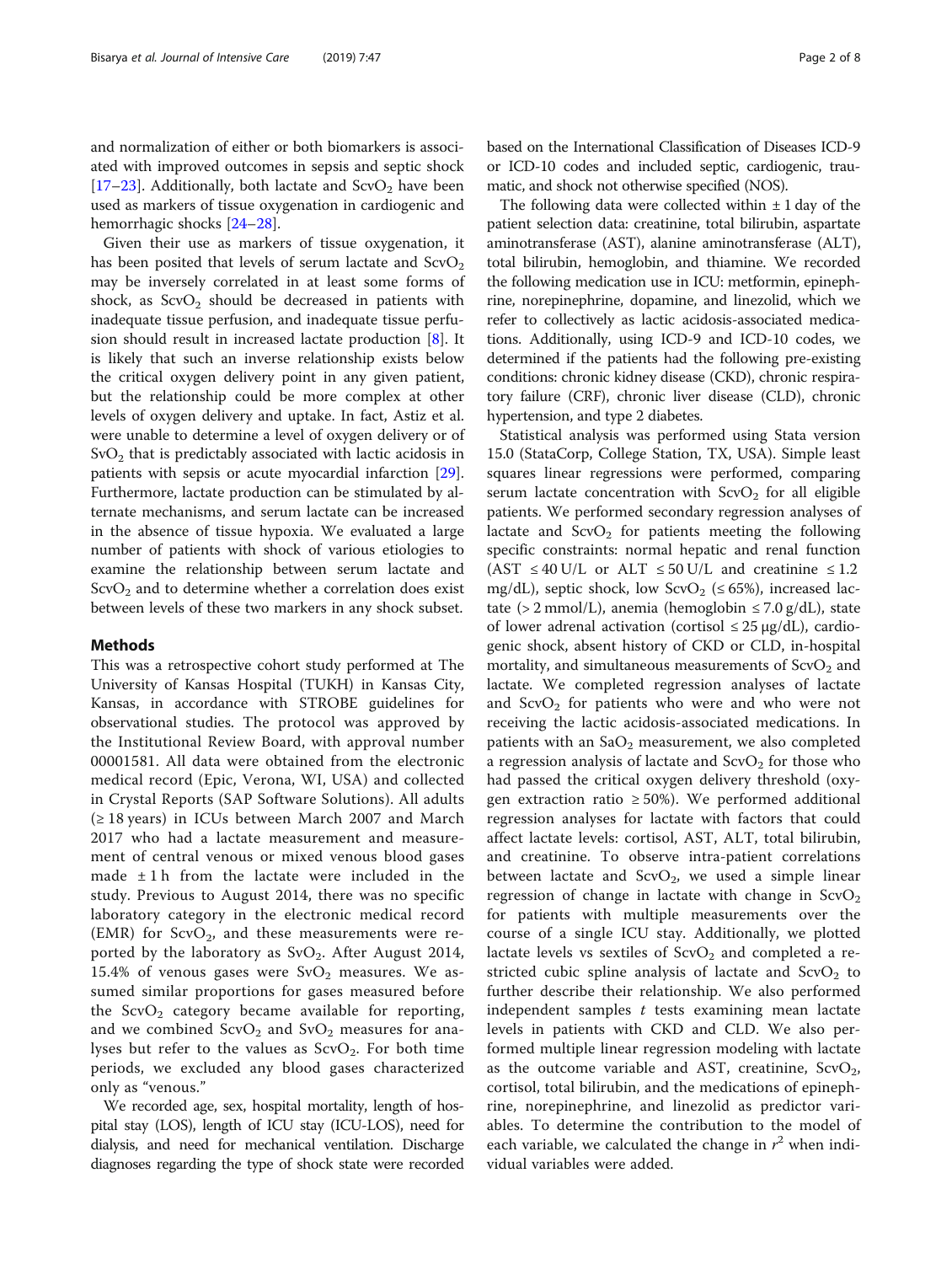### Results

During the period of study, a total of 255,311 patients were admitted to the hospital, of which 53,745 patients were admitted to ICUs and 2062 patients were eligible for study, totaling 2348 paired lactate and  $ScvO<sub>2</sub>$  measures (Fig. 1). Demographics and clinical features of the included patients are shown in Table 1. Five hundred seventy-one patients were given an ICD-9 or ICD-10 shock diagnosis, most of them having septic shock (73%). The median serum lactate for the entire cohort was 1.9 mmol/ L (IQR 1.3–3.3), and the median  $ScvO<sub>2</sub>$  was 73.5% (IQR 64.5–81.8). There were 1103 increased lactates (> 2 mmol/ L), and 607 decreased  $ScvO<sub>2</sub>$  measures (< 65%). The likelihood of ScvO2 < 65% was increased in patients with serum lactate > 2 mmol/L (OR = 1.69, 95% CI = 1.40– 2.05,  $p = 0.0000$ ) (Additional file [1](#page-6-0)).

The simple linear regression data are shown in Additional file [2](#page-6-0). We also performed log transformations



#### Table 1 Patient demographics and clinical values

| Patient characteristics                         | Value       |
|-------------------------------------------------|-------------|
| Mean age, years (SD)                            | 58 (19)     |
| Males (%)                                       | 1113 (54)   |
| Mortality (%)                                   | 1134 (55)   |
| Mean hospital length of stay (SD)               | 20 (22)     |
| Mean ICU length of stay (SD)                    | 8.8(13)     |
| Need for dialysis (%)                           | 309 (15)    |
| Mechanically ventilated (%)                     | 1258 (61)   |
| Sepsis (%)                                      | 80 (3.9)    |
| Severe sepsis (%)                               | 1051(51)    |
| Septic shock (%)                                | 454 (22)    |
| Cardiogenic shock (%)                           | 68 (3.3)    |
| Traumatic shock (%)                             | 49 (2.4)    |
| Shock NOS (%)                                   | 43 (2.1)    |
| Diabetes (%)                                    | 763 (37)    |
| Chronic kidney disease (%)                      | 701 (34)    |
| Chronic respiratory failure (%)                 | 309 (15)    |
| Chronic hypertension (%)                        | 1340 (65)   |
| Chronic liver disease (%)                       | 639 (31)    |
| Serum lactate < 2.0 mmol/L (%)                  | 1186 (51)   |
| Serum lactate 2.0-4.0 mmol/L                    | 732 (31)    |
| Serum lactate > 4.0 mmol/L (%)                  | 430 (18)    |
| $ScvO2 < 65$ (%)                                | 607 (26)    |
| $ScvO2 65-75 (%)$                               | 673 (29)    |
| $ScvO2 > 75$ (%)                                | 1068 (45)   |
| Patients receiving epinephrine (%)              | 206 (10)    |
| Patients receiving norepinephrine (%)           | 1237 (60)   |
| Patients receiving dopamine (%)                 | 1835 (89)   |
| Patients receiving metformin (%)                | 134(6.5)    |
| Patients receiving linezolid (%)                | 474 (23)    |
| Cortisol mean (SD) in $\mu$ g/dL ( $n = 603$ )  | 37.3 (33.8) |
| Creatinine mean (SD) in mg/dL $(n = 1377)$      | 1.87(1.72)  |
| AST mean (SD) in U/L $(n = 1166)$               | 374 (1455)  |
| Hemoglobin mean (SD) in $q/dL$ ( $n = 1139$ )   | 9.68(2.22)  |
| Thiamine mean (SD) in $\mu q/dL$ ( $n = 8$ )    | 154 (68.2)  |
| Total bilirubin mean (SD) in mg/dL $(n = 1170)$ | 2.39 (4.35) |

ICU <sup>i</sup>ntensive care unit, ScvO<sub>2</sub> central venous oxygen saturation, AST aspartate aminotransferase

and exponential analyses, where appropriate, to determine goodness of fit of those models; outcomes displayed similarly weak correlations. Linear regression of lactate and  $ScvO<sub>2</sub>$  showed a weak negative correlation between the two  $(n = 2348, r^2 = 0.0041, p = 0.0019)$ (Fig. [2\)](#page-3-0). We also evaluated lactate and  $ScvO<sub>2</sub>$  simple linear regressions under different conditions. Lactate and  $ScvO<sub>2</sub>$  were not correlated or weakly correlated in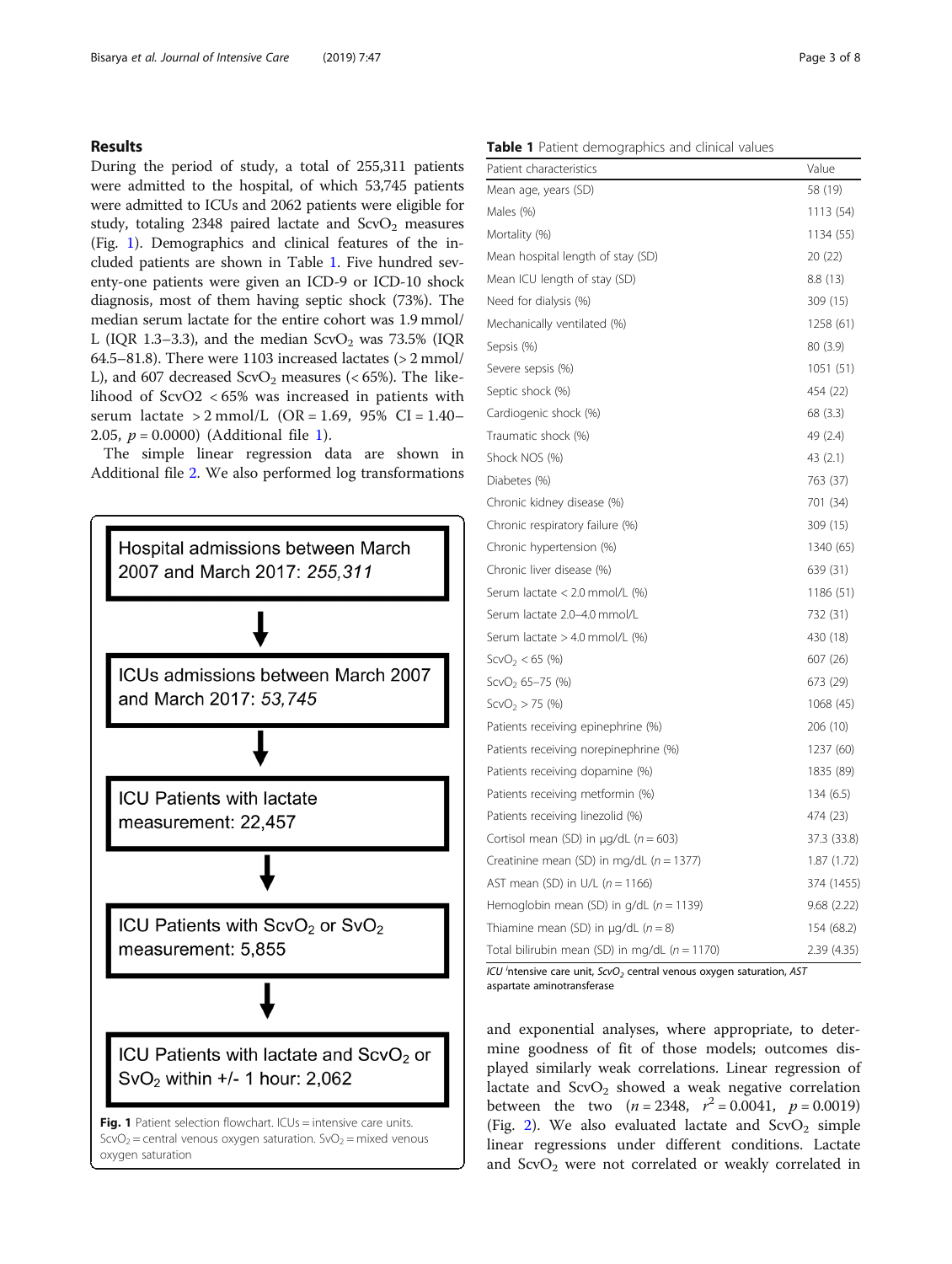<span id="page-3-0"></span>

was  $ScvO<sub>2</sub> = 73.2 - 0.29$  (lactate)

patients with presumed tissue hypoxia, as evidenced by lactate > 2 mmol/L ( $r^2$  = 0.0003,  $p$  = 0.59), high oxygen extraction, indicated by  $ScvO_2 \le 65\%$   $(r^2 = 0.0431,$  $p < 0.001$ ), and patients with anemia, indicated by hemoglobin ≤ 7.0 g/dL ( $r^2$  = 0.0062,  $p$  = 0.41). To mitigate the effect of endogenous epinephrine as a stimulus for lactate production, we evaluated patients with cortisol  $\leq 25 \mu g/dL$ , as a marker of low adrenal activation, but lactate and  $ScvO<sub>2</sub>$  remained poorly correlated  $(r^2 = 0.0140, p = 0.053)$ . There was no correlation in patients who were not receiving the lactic acidosis-associated medications ( $r^2$  = 0.0317,  $p$  = 0.25). However, lactate very strongly predicted  $ScvO<sub>2</sub>$  in patients with an oxygen extraction ratio greater than 50% (Add-itional file [3](#page-6-0),  $r^2 = 0.93$ ,  $p = 0.0019$ ), although only six patients of the 211 with both  $SaO<sub>2</sub>$  and  $ScvO<sub>2</sub>$ measurements had an oxygen extraction ratio of that magnitude. No type of shock predominated in these patients, and liver and kidney functions were intact in all of them. In the restricted cubic spline analysis of lactate and  $ScvO<sub>2</sub>$  (Additional file [4\)](#page-6-0), as well as the lactate vs  $ScvO<sub>2</sub>$  sextile plot (Additional file [5\)](#page-6-0), lactate showed a U-shaped relationship with  $ScvO<sub>2</sub>$ , with the highest lactate levels at the lowest and highest percentage values of  $ScvO<sub>2</sub>$ .

Because increased lactate is a significant feature of shock, we assessed lactate and  $ScvO<sub>2</sub>$  regressions in patients with various types of shock. No correlation was found in patients with cardiogenic shock  $(r^2 = 0.0064,$  $p = 0.49$ ) or septic shock  $(r^2 = 0.0037, p = 0.17)$  $(r^2 = 0.0037, p = 0.17)$  $(r^2 = 0.0037, p = 0.17)$  (Fig. 3). To examine whether the lack of correlation represented population variability in the relationship of lactate and  $ScvO<sub>2</sub>$ , we evaluated intra-patient changes in the two variables among 286 patients who had multiple measurements over the course of an ICU stay; again, the relationship was weak ( $r^2 = 0.0302$ ,  $p < 0.001$ ), even when we only included patients with some degree of lactate clearance (Additional file [6,](#page-6-0)  $r^2 = 0.0137$ ,  $p = 0.19$ ). As described in Additional file  $2$ , lactate and ScvO<sub>2</sub> displayed weak correlations under conditions of no liver or kidney dysfunction, simultaneous measurement, and only  $ScvO<sub>2</sub>$  values after March 2014. In our analyses with other factors that could affect lactate, it was poorly correlated with cortisol (Additional file [7](#page-6-0)), AST, ALT (Additional file [8\)](#page-6-0), total bilirubin, creatinine, and the lactic acidosis-associated medications. Patients with CLD had a significantly higher mean lactate than patients without CLD, and there remained only very weak correlation of lactate and  $ScvO<sub>2</sub>$ ; there was no significant difference in mean lactate when we compared patients with and without CKD (Additional file [9\)](#page-6-0).

Because lactate was a poor predictor of  $ScvO<sub>2</sub>$  in the majority of analyses, we used multiple linear regression modeling to evaluate parameters that may have affected serum lactate levels (Table [2](#page-4-0)). We evaluated combinations of predictor variables that were statistically correlated with lactate levels in univariate regressions:  $ScvO<sub>2</sub>$ , cortisol, creatinine, AST, ALT, total bilirubin, and the medications of epinephrine, norepinephrine, and linezolid. Table [2](#page-4-0) shows the effect of any one of these variables in the model by showing the effect on  $r^2$  of removing the indicated variable from the model. The most significant model had a coefficient of determination  $(r^2)$  of 0.3667 ( $p < 0.001$ ) and included all predictor variables.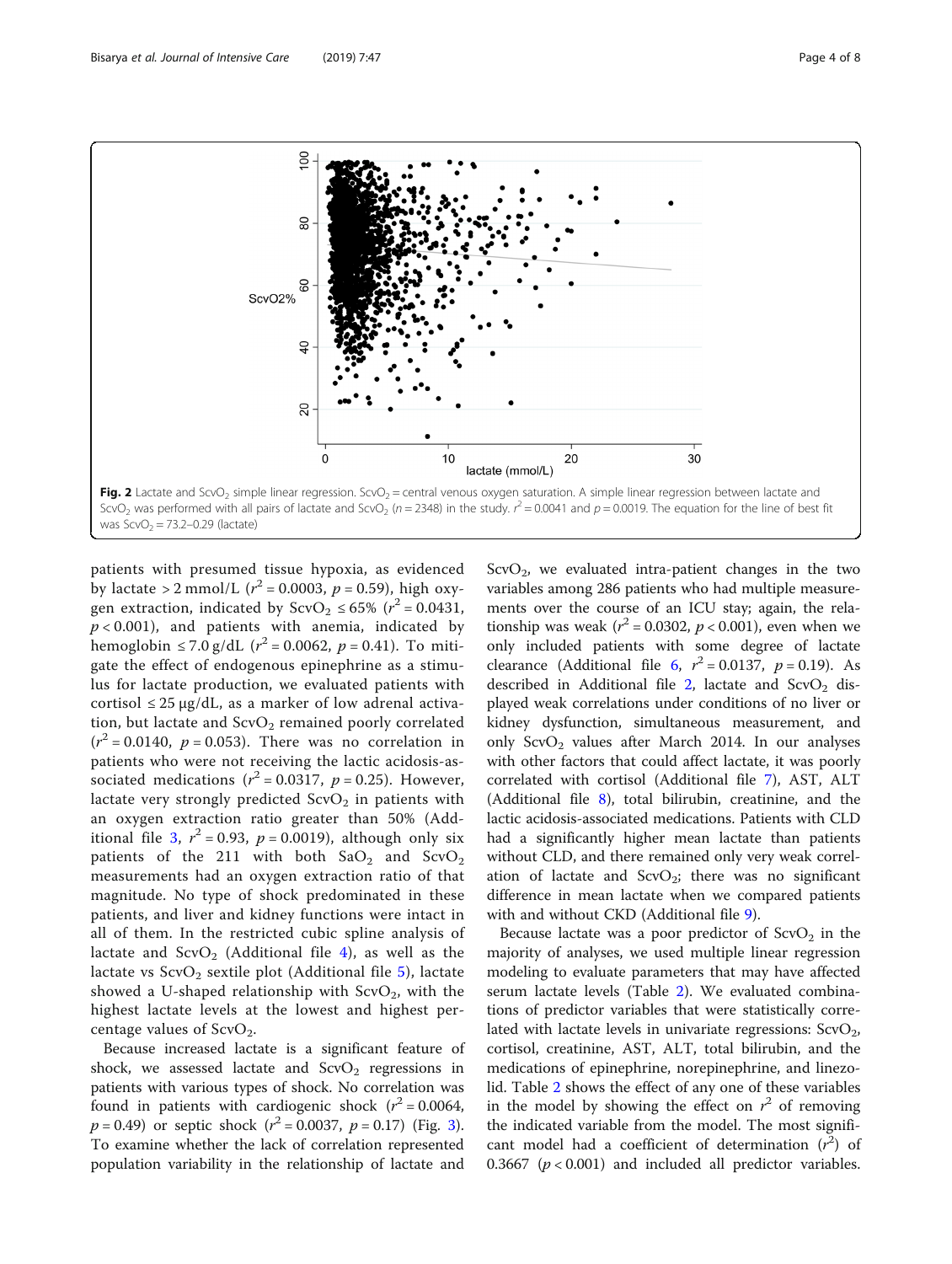<span id="page-4-0"></span>

regression was performed with the 508 paired measurements of lactate and ScvO<sub>2</sub> in patients diagnosed with septic shock.  $r^2$  = 0.0037 and  $p = 0.17$ . The equation for the line of best fit was ScvO<sub>2</sub> = 72.7–0.26 (lactate)

ScvO<sub>2</sub>, on average, added only 0.001 to the  $r^2$  of any multiple linear regression model.

# Discussion

Reductions in  $ScvO<sub>2</sub>$  occur when oxygen delivery to tissues is reduced and oxygen extraction is increased [[8](#page-7-0)]. Lactate, the product of anaerobic metabolism, is considered the biomarker of choice for determining the presence of tissue hypoxia  $[1-3, 5, 9]$  $[1-3, 5, 9]$  $[1-3, 5, 9]$  $[1-3, 5, 9]$  $[1-3, 5, 9]$  $[1-3, 5, 9]$  $[1-3, 5, 9]$  $[1-3, 5, 9]$  $[1-3, 5, 9]$ . Recent critical care literature, including clinical practice guidelines, intertwines these two biomarkers as indicative of "tissue hypoperfusion," an entity which is not clearly defined, but which represents some combination of reduced tissue oxygen delivery and tissue hypoxia [[30](#page-7-0), [31\]](#page-7-0). Since lactate and  $ScvO<sub>2</sub>$  are both well-studied independent predictors

Table 2 Selected multiple linear regressions predicting lactate

| Variable removed from full model | n   | $\tilde{\epsilon}$ | p value |
|----------------------------------|-----|--------------------|---------|
| Full model <sup>a</sup>          | 319 | 0.3667             | < 0.001 |
| Epinephrine                      | 327 | 0.3325             | < 0.001 |
| Norepinephrine                   | 327 | 0.3462             | < 0.001 |
| Linezolid                        | 327 | 0.3486             | < 0.001 |
| Total bilirubin                  | 351 | 0.3350             | < 0.001 |
| AI T                             | 327 | 0.3547             | < 0.001 |
| Creatinine                       | 351 | 0.3503             | < 0.001 |
| Cortisol                         | 885 | 0.2310             | < 0.001 |
| ScvO <sub>2</sub>                | 327 | 0.3544             | < 0.001 |
| AST                              | 347 | 0.2286             | < 0.001 |

<sup>a</sup>Full model: AST, ALT, ScvO<sub>2</sub>, cortisol, creatinine, total bilirubin, medications (epinephrine, norepinephrine, linezolid)

of mortality in sepsis [[17](#page-7-0)–[23\]](#page-7-0), their relationship should be clarified, because of their frequent use as interchangeable markers of improving tissue oxygenation [\[30,](#page-7-0) [31](#page-7-0)]. Furthermore, both lactate and  $ScvO<sub>2</sub>$  are used as resuscitation markers in cardiogenic and hemorrhagic shock [\[24](#page-7-0)–[28](#page-7-0)]. However,  $ScvO<sub>2</sub>$  can be either increased or decreased in sepsis, while lactate has been considered an indicator of tissue oxygenation, due to its association with total oxygen debt [\[15,](#page-7-0) [16,](#page-7-0) [22](#page-7-0)].

To our knowledge, this is the first direct analysis of the relationship between serum lactate levels and central venous oxygen saturation in critically ill patients, and the most comprehensive, although Weil evaluated the relationship of mixed venous oxygen saturation, oxygen delivery, and lactic acidosis [[29\]](#page-7-0). Our data both complement and confirm those of Gattinoni et al., which demonstrate a complex relationship between lactate and  $ScvO<sub>2</sub>$  [\[32](#page-7-0)]. In our single-center, retrospective, cohort study, lactate strongly predicted  $ScvO<sub>2</sub>$  when patients were at or below the critical oxygen delivery threshold, but only 3% of shock patients met this criterion. In the overall population of critically ill patients, serum lactate predicted  $ScvO<sub>2</sub>$  poorly, even after controlling for patients with high adrenal activation, normoxia, or kidney and liver dysfunction, all of which could modulate lactate levels via alternative mechanisms. Furthermore, when the analysis was limited to patients with increased lactate, or to patients with low  $ScvO<sub>2</sub>$ , there was no meaningful relationship between the two variables.

To evaluate the relationship of lactate and  $ScvO<sub>2</sub>$ under conditions of potentially reduced oxygen delivery, we performed simple linear regression correlations of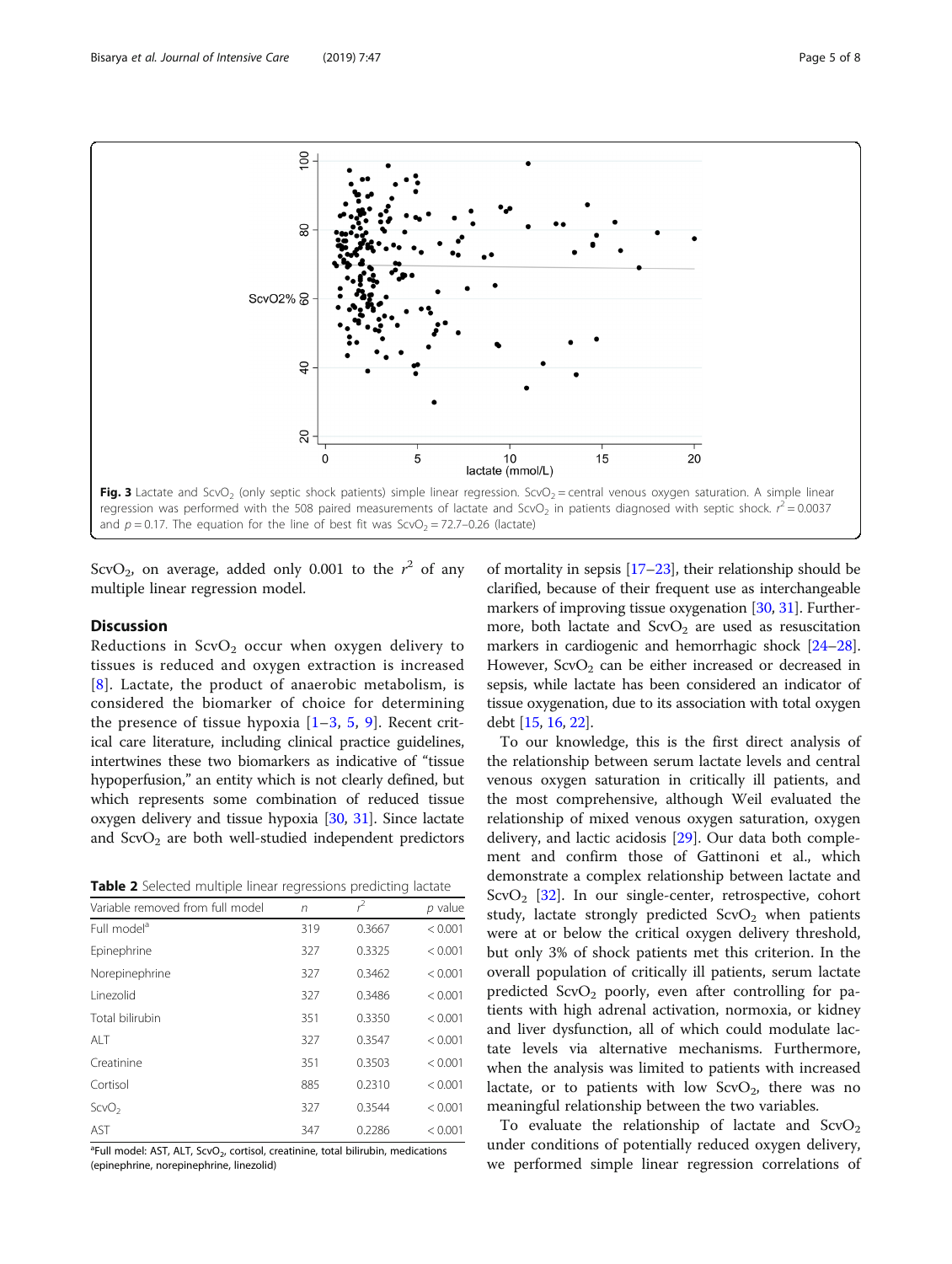lactate and  $ScvO<sub>2</sub>$  under conditions of presumed tissue hypoxia (lactate > 2 mmol/L), high oxygen extraction  $(ScvO<sub>2</sub> \le 65%)$ , anemia (hemoglobin < 7.0 g/dL), septic shock, and cardiogenic shock. Weak correlations between the two variables were observed with all of these conditions, suggesting the presence of other factors or combinations of factors that contributed to increased lactate. While the odds of having a decreased  $ScvO<sub>2</sub>$  (<65%) were 1.69 times greater if lactate was increased (> 2 mmol/L), only 31.1% of patients with an increased lactate had a decreased  $ScvO<sub>2</sub>$ . These numbers offer little support for using lactate and  $ScvO<sub>2</sub>$  as interchangeable markers of "tissue perfusion." Recognizing that lactate and  $ScvO<sub>2</sub>$ values can change rapidly, we evaluated simultaneous lactate and  $ScvO<sub>2</sub>$  measurements, but the correlation remained weak. A previous study indirectly observed similar relationships, as 79% of septic patients without lactate clearance had simultaneous  $ScvO<sub>2</sub> > 70%$  [\[17\]](#page-7-0). Furthermore, low  $ScvO<sub>2</sub>$  values can be observed in the presence of either high or low lactate levels [\[18\]](#page-7-0). Our serial measurements of simultaneous lactate and  $ScvO<sub>2</sub>$  also support that the relationship of lactate and  $ScvO<sub>2</sub>$  is inconsistent even within individual patients, further implicating the influence of factors other than tissue hypoxia on lactate levels.

One factor that may have led to the weak correlation between lactate and  $ScvO<sub>2</sub>$  is the release of endogenous epinephrine during stress, leading to lactate production through beta-adrenergic receptor stimulation [\[33,](#page-7-0) [34\]](#page-7-0). We used serum cortisol as a surrogate marker for epinephrine, since epinephrine levels are not routinely measured in critically ill patients. Stress responses during critical illness stimulate the adrenal cortex to release cortisol and catecholamines, which correlate with the degree of stress experienced [\[35](#page-7-0)]. Although cortisol did not correlate strongly with serum lactate levels, it was a more consistent predictor of lactate than were tissue oxygenation markers.

Hepatic and renal dysfunction, common complications of shock and sepsis, can also reduce lactate elimination, potentially further contributing to the lack of correlation between lactate and the assessed markers. Lactate is metabolized by the liver and excreted by the kidney, so dysfunction of either organ could reduce lactate elimination [\[36](#page-7-0), [37](#page-7-0)]. Our study showed that patients with liver dysfunction, but not kidney dysfunction, have significantly increased lactate levels. However, in the linear regressions, we observed only weak correlations between lactate and markers of hepatic or renal dysfunction. Our findings corroborate a previous study correlating lactate clearance with total bilirubin or renal creatinine clearance, which also did not demonstrate a significant relationship [\[38](#page-7-0)].

To mitigate the effect of alternate sources of lactate in critical illness on the relationship between lactate and  $ScvO<sub>2</sub>$ , we performed regressions under multiple constraints. However, lactate and  $ScvO<sub>2</sub>$  were weakly correlated under conditions of low adrenal activation, absence of acute or chronic hepatic and renal dysfunction, or absence of lactic acidosis-associated medications. Additionally, the multiple linear regression model does not fully explain the association of these variables, evidenced by low  $r^2$  values, suggesting that additional factors outside the scope of our investigations affected serum lactate levels. AST contributed the largest increase to the  $r^2$ , suggesting that acute liver injury was the factor with the greatest predictive value for serum lactate.

It has been proposed that the inverse relationship of lactate and  $ScvO<sub>2</sub>$  exists only below the critical oxygen delivery threshold (oxygen extraction ratio  $\geq 50\%$ ) [\[8,](#page-7-0) [39](#page-7-0)]. However, only six of a possible 211 patients in our study exhibited an  $O<sub>2</sub>$  extraction ratio of this magnitude. While a simple linear regression of lactate and  $ScvO<sub>2</sub>$  in those patients displayed a strong correlation, it seems clear that relatively few shock patients may actually be at or below the critical threshold, suggesting that in the vast majority of patients, lactate and  $ScvO<sub>2</sub>$  will neither accurately reflect one another, nor will lactate adequately reflect tissue hypoxia. Lactate and  $ScvO<sub>2</sub>$ may be inversely correlated under certain conditions, but these conditions are unlikely to be present in most shock patients.

The predominantly weak correlation between lactate and  $ScvO<sub>2</sub>$  demonstrates the complexity of lactate as a biomarker above the critical oxygen delivery threshold. Lactate consumption by the brain and heart is increased during stress, and lactate is released by the lungs during sepsis, which support that oxygen delivery is not the only factor, and perhaps not the major one, influencing serum lactate levels [\[40](#page-7-0)]. Increased lactate in critical illness is likely to be caused by a combination of factors, and the extent and timing of them may vary significantly from patient to patient. Additionally, even though lactate tends to increase at advanced stages of illness,  $ScvO<sub>2</sub>$ can either increase or decrease, further complicating the relationship of lactate and markers of tissue hypoxia [[23\]](#page-7-0). These factors most likely contributed to the weak correlations between lactate and the variables included in this study. However, our study does support that lactate and  $ScvO<sub>2</sub>$  are correlated in the small subset of patients who have passed the critical oxygen delivery threshold. Therefore, in the vast majority of critically ill patients, lactate is primarily affected by factors other than tissue hypoxia and should not be used as a predictor of  $ScvO<sub>2</sub>$  or tissue oxygenation.

Our study has some weaknesses, including that the findings are limited to a single center, the analysis is retrospective, and some aspects of the data are confirmatory of previous observations. Reduced thiamine levels can also be associated with increased lactate, but we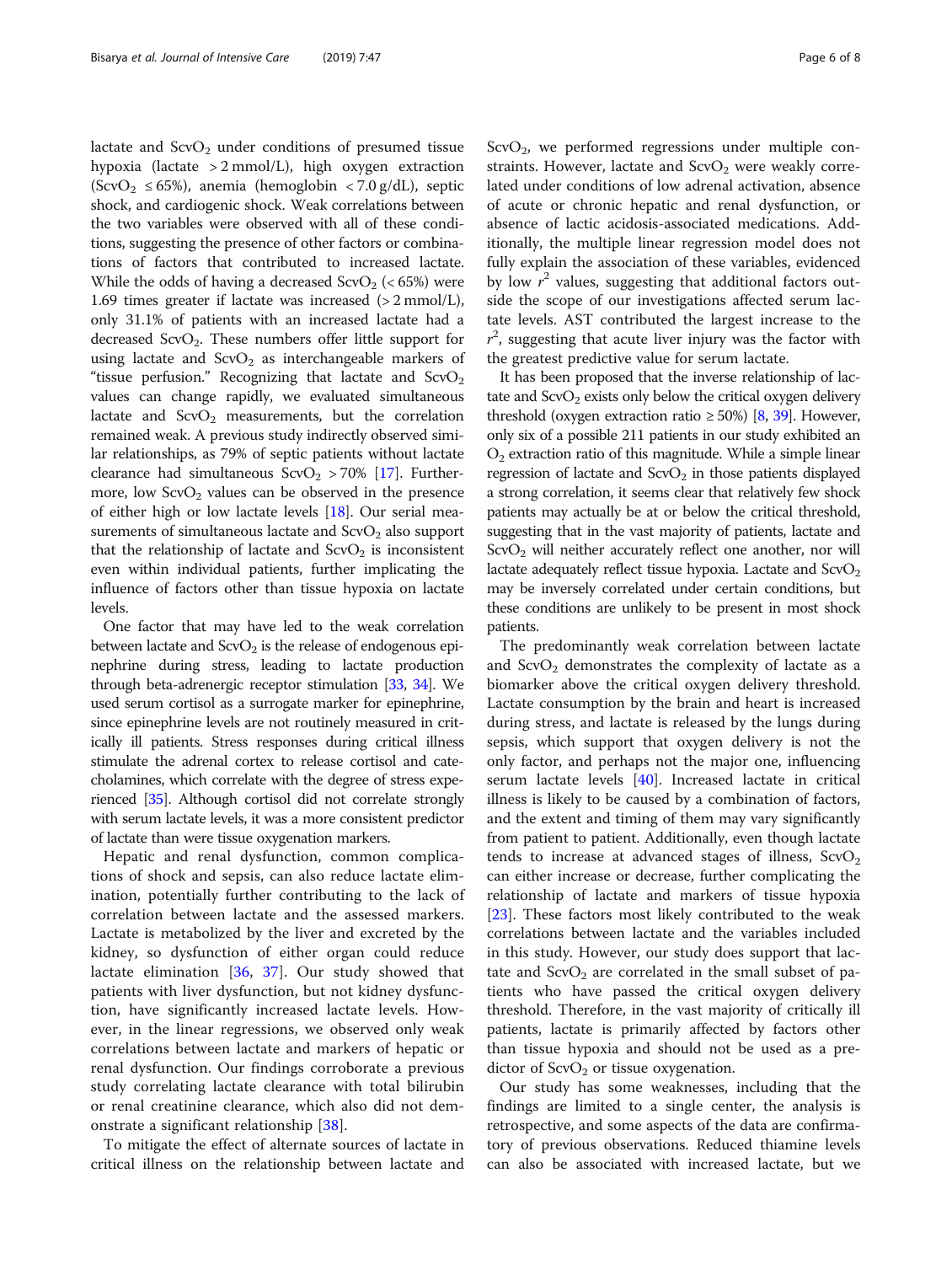<span id="page-6-0"></span>were unable to account for thiamine levels, as these are rarely measured in our ICUs. While only 30% of the patient population had a shock diagnosis based on the ICD codes, this is likely due to well-reported discrepancies between administrative data and correct diagnoses [[41\]](#page-7-0). In our institution, combined lactate and  $ScvO<sub>2</sub>$ measurements are made only in patients with shock. We also combined  $ScvO<sub>2</sub>$  and  $SvO<sub>2</sub>$  measurements in the regressions, which could have altered the distribution of values. However,  $SvO<sub>2</sub>$  should be strongly correlated with  $ScvO<sub>2</sub>$ , even if not equal to it, and lactate was also shown to have little correlation with the known  $ScvO<sub>2</sub>$ and  $\text{SvO}_2$  values after March 2014. Lastly, we were not able to correlate lactate levels with endogenous epinephrine levels since epinephrine is not routinely measured. We used cortisol as a surrogate for epinephrine, but the relationship between cortisol and epinephrine levels is not fully understood and may not be consistent.

This study does have multiple strengths, including its large number of paired measurements and its evaluation of the intra-patient lactate/ScvO<sub>2</sub> relationships. We also evaluated multiple shock states, organ dysfunctions, and preexisting conditions, as well as conditions of presumed tissue hypoxia, low oxygen delivery, and increased oxygen extraction. Previous studies examining oxygen delivery have either assumed that increased lactate is equivalent to passing the critical  $O_2$  delivery point or have been achieved in patients being terminally removed from life support; neither of these circumstances is of clinical utility  $[8, 42]$  $[8, 42]$  $[8, 42]$  $[8, 42]$ . Our data suggest that very few shock patients (approximately 3%) have reached critical levels of  $O<sub>2</sub>$  delivery. Finally, we were able to test the within-patient direction and magnitude of change of lactate and  $ScvO<sub>2</sub>$  values.

#### Conclusions

Based on the results of this single-center retrospective cohort study, lactate has very little predictive ability for  $ScvO<sub>2</sub>$  in the vast majority of critically ill patients, even after accounting for factors that could interfere with such a relationship. In the clinical setting, lactate should not be used interchangeably with  $ScvO<sub>2</sub>$  as a marker of tissue hypoxia.

## Additional files

[Additional file 1:](https://doi.org/10.1186/s40560-019-0401-5) Cross-tabulation table of lactate > 2 mmol/L and  $ScvO<sub>2</sub> < 65%$ . Table displaying numbers of patients with increased or decreased lactate and concurrent increased or decreased ScvO<sub>2.</sub> (DOCX 12 kb)

[Additional file 2:](https://doi.org/10.1186/s40560-019-0401-5) Selected Simple Linear Regression Data. Simple Linear Regressions involving serum lactate. (DOCX 14 kb)

[Additional file 3:](https://doi.org/10.1186/s40560-019-0401-5) Lactate and ScvO<sub>2</sub> Simple Linear Regression in patients with Oxygen Extraction Ratio ≥ 50%. There were six patients who had both  $SaO<sub>2</sub>$  and  $ScvO<sub>2</sub>$  to allow the calculation of the Oxygen Extraction Ratio ((SaO<sub>2</sub> – ScvO<sub>2</sub>)/SaO<sub>2</sub>). A lactate and ScvO<sub>2</sub> simple linear regression in these patients produced an  $r^2$  of 0.9303,  $p = 0.0019$ . The equation for the line of best fit was  $ScvO<sub>2</sub> = -6.23(lactate) +59.2$ . (TIF 347 kb)

[Additional file 4:](https://doi.org/10.1186/s40560-019-0401-5) Restricted Cubic Spline Analysis of lactate and ScvO<sub>2</sub> Three knots are inserted to describe the relationship of lactate and ScvO<sub>2</sub>. Only lactate levels < 10 mmol/L were used in this analysis. (TIF 1065 kb)

**[Additional file 5:](https://doi.org/10.1186/s40560-019-0401-5)** Lactate vs ScvO<sub>2</sub> sextiles. Lactate plotted vs ScvO<sub>2</sub> sextiles. Data are presented as mean ± standard error. (TIF 287 kb)

**[Additional file 6:](https://doi.org/10.1186/s40560-019-0401-5)** Change in lactate vs Change in ScvO<sub>2</sub> or SvO<sub>2</sub> in patients with lactate clearance. Of the patients with multiple measurements of lactate and  $ScvO<sub>2</sub>$  or  $SvO<sub>2</sub>$  over the course of an ICU stay, there were 130 patients who had some level of lactate clearance (lactate difference  $> 0$  mmol/L). The  $r^2$  for the change in lactate vs change in  $ScvO<sub>2</sub>$  or  $SvO<sub>2</sub>$  regression for this population was 0.0137,  $p = 0.19$ . The equation for the line of best fit was ScvO<sub>2</sub> or SvO<sub>2</sub> difference = -0.82(lactate difference) – 0.66. (TIF 415 kb)

[Additional file 7:](https://doi.org/10.1186/s40560-019-0401-5) Lactate and Cortisol Simple Linear Regression. There were 603 measurements of lactate and cortisol in the appropriate time frame.  $r^2 = 0.0627$  and the  $p < 0.001$ . The equation for the line of best fit is Cortisol = 28.83 + 2.39(lactate). (TIF 504 kb)

[Additional file 8:](https://doi.org/10.1186/s40560-019-0401-5) Lactate and ALT Simple Linear Regression. Only ALT values less than 100 U/L were included in the graph. There were 935 measurements of lactate and ALT (<100 U/L) in the appropriate time frame.  $r^2 = 0.011$  and the  $p = 0.0013$ . The equation for the line of best fit is  $ALT = 0.93$ (lactate) + 27.0. (TIF 1716 kb)

[Additional file 9:](https://doi.org/10.1186/s40560-019-0401-5) Independent Samples T Tests for lactate in patients with CKD or CLD. Tables displaying independent samples t test summaries for lactate levels in patients with CKD or CLD. (DOCX 12 kb)

#### Abbreviations

ALT: Alanine aminotransferase; AST: Aspartate aminotransferase; CKD: Chronic kidney disease; CLD: Chronic liver disease; CRF: Chronic respiratory failure; EMR: Electronic medical record; ICD-10: International Classification of Diseases, Tenth Revision; ICD-9: International Classification of Diseases, Ninth Revision; ICUs: Intensive care units; LOS: Length of hospital stay; LOS-ICU: Length of ICU stay; NOS: Not otherwise specified; ScvO<sub>2</sub>: Central venous oxygen saturation; SvO<sub>2</sub>: Mixed venous oxygen saturation; TUKH: The University of Kansas Hospital in Kansas City, Kansas

#### Acknowledgements

Not applicable.

#### Author's contributions

SQS had full access to all of the data in the study and takes responsibility for the integrity of the data and the accuracy of the data analysis, including and especially any adverse effects. RB, DS, AP, LS, and WH contributed substantially to the study design, data analysis and interpretation, and the writing of the manuscript. All authors read and approved the final manuscript.

#### Funding

Roshan Bisarya was supported by a Parker B. Francis Foundation Undergraduate Research Fellowship.

#### Availability of data and materials

The datasets used and/or analyzed during the current study are available from the corresponding author on reasonable request.

#### Ethics approval and consent to participate

The protocol was approved by the University of Kansas Institutional Review Board, with approval number 00001581.

#### Consent for publication

Not applicable.

#### Competing interests

The authors declare that they have no competing interests.